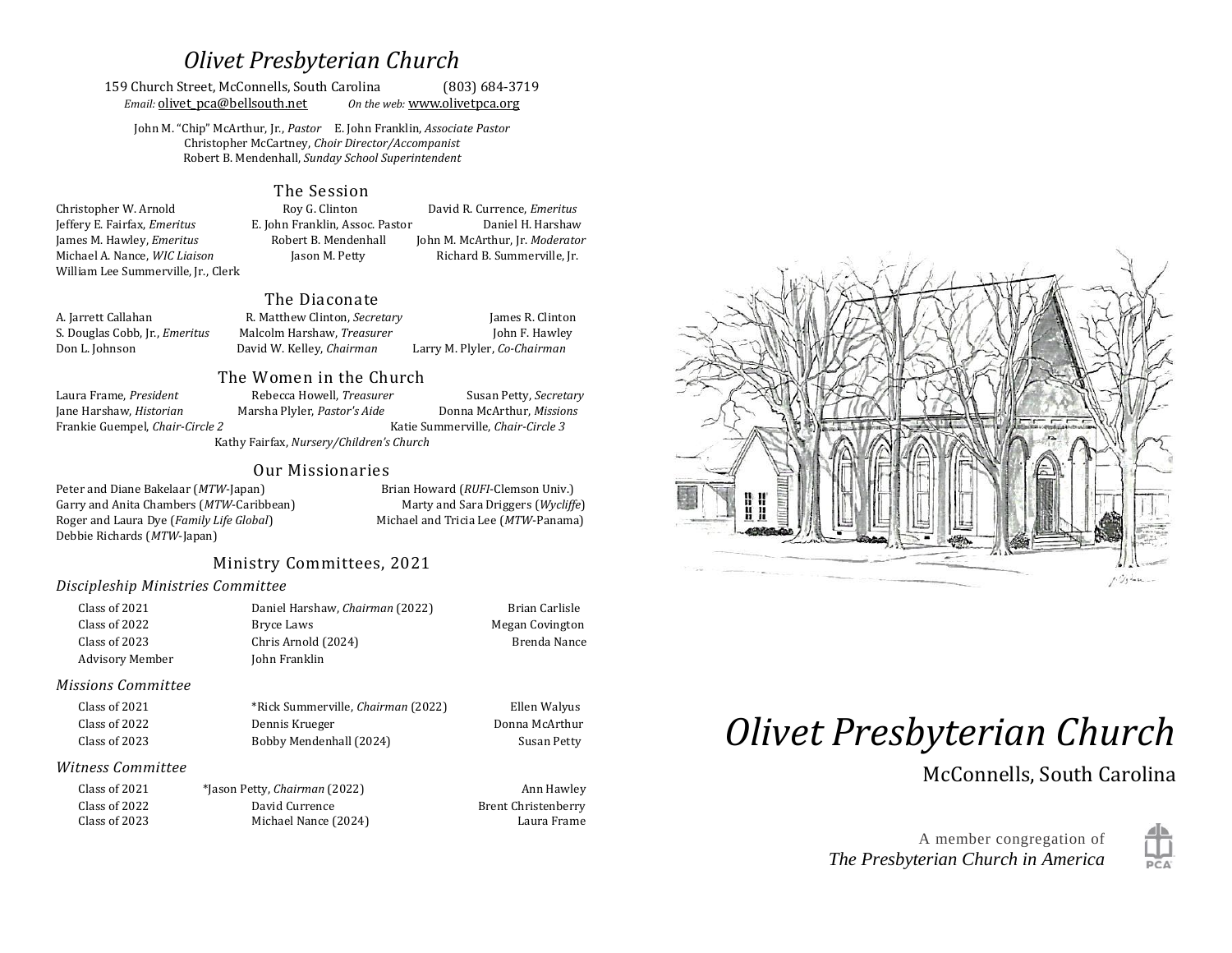| Olivet Presbyterian Church<br>The Lord's Day, January 17, 2021                                                                                                                                                                                                                                                        |                                                                                                                                                                                                                              | Silent Confession of Sin                                                                                                                                                                                                                                                                                                                                                                                                                                              |                                                                                                                                             |                                    |                                                                                                                                                          |                 |
|-----------------------------------------------------------------------------------------------------------------------------------------------------------------------------------------------------------------------------------------------------------------------------------------------------------------------|------------------------------------------------------------------------------------------------------------------------------------------------------------------------------------------------------------------------------|-----------------------------------------------------------------------------------------------------------------------------------------------------------------------------------------------------------------------------------------------------------------------------------------------------------------------------------------------------------------------------------------------------------------------------------------------------------------------|---------------------------------------------------------------------------------------------------------------------------------------------|------------------------------------|----------------------------------------------------------------------------------------------------------------------------------------------------------|-----------------|
|                                                                                                                                                                                                                                                                                                                       |                                                                                                                                                                                                                              | Assurance of Pardoning Grace                                                                                                                                                                                                                                                                                                                                                                                                                                          |                                                                                                                                             |                                    |                                                                                                                                                          |                 |
| Prelude                                                                                                                                                                                                                                                                                                               | Preparation for Worship<br>This is the day that the Lord has made;<br>let us rejoice and be glad in it.<br>(Psalm 118:24, ESV)<br><b>Welcome and Announcements</b><br>Pastor Chip McArthur                                   |                                                                                                                                                                                                                                                                                                                                                                                                                                                                       | When the righteous cry for help,<br>the LORD hears and delivers them out of all their<br>troubles.<br>The LORD is near to the brokenhearted |                                    |                                                                                                                                                          |                 |
|                                                                                                                                                                                                                                                                                                                       |                                                                                                                                                                                                                              |                                                                                                                                                                                                                                                                                                                                                                                                                                                                       |                                                                                                                                             |                                    | and saves the crushed in spirit."                                                                                                                        |                 |
| *Call to Worship                                                                                                                                                                                                                                                                                                      |                                                                                                                                                                                                                              |                                                                                                                                                                                                                                                                                                                                                                                                                                                                       | (Psalm 34:17-18, ESV)<br>Pastoral Prayer                                                                                                    |                                    |                                                                                                                                                          |                 |
|                                                                                                                                                                                                                                                                                                                       | raise the Lord, my soul;<br>all my inmost being, praise his holy name.                                                                                                                                                       |                                                                                                                                                                                                                                                                                                                                                                                                                                                                       | His Tithes & Our Offerings                                                                                                                  |                                    |                                                                                                                                                          |                 |
| Praise the Lord, my soul,<br>and forget not all his benefits-<br>who forgives all your sins                                                                                                                                                                                                                           |                                                                                                                                                                                                                              | Ascribe to the LORD the glory due his name;<br>bring an offering and come before him!<br>Worship the LORD in the splendor of holiness,                                                                                                                                                                                                                                                                                                                                |                                                                                                                                             |                                    |                                                                                                                                                          |                 |
|                                                                                                                                                                                                                                                                                                                       | and heals all your diseases,                                                                                                                                                                                                 |                                                                                                                                                                                                                                                                                                                                                                                                                                                                       |                                                                                                                                             |                                    | (1 Chronicles 16:29, ESV)                                                                                                                                |                 |
| who redeems your life from the pit<br>and crowns you with love and compassion, who<br>satisfies your desires with good things                                                                                                                                                                                         |                                                                                                                                                                                                                              |                                                                                                                                                                                                                                                                                                                                                                                                                                                                       | Prayer of Thanksgiving                                                                                                                      |                                    |                                                                                                                                                          |                 |
|                                                                                                                                                                                                                                                                                                                       |                                                                                                                                                                                                                              |                                                                                                                                                                                                                                                                                                                                                                                                                                                                       | Children's Message                                                                                                                          |                                    |                                                                                                                                                          |                 |
|                                                                                                                                                                                                                                                                                                                       | so that your youth is renewed like the eagle's."                                                                                                                                                                             |                                                                                                                                                                                                                                                                                                                                                                                                                                                                       | Exodus 22:16-31<br><b>Scripture Reading</b>                                                                                                 |                                    |                                                                                                                                                          |                 |
|                                                                                                                                                                                                                                                                                                                       |                                                                                                                                                                                                                              | (Psalm 103:1-5, NIV)                                                                                                                                                                                                                                                                                                                                                                                                                                                  | Sermon                                                                                                                                      |                                    | "God's Good Law" - Part 4                                                                                                                                | Pastor McArthur |
| *Invocation and the Lord's Prayer                                                                                                                                                                                                                                                                                     |                                                                                                                                                                                                                              | $*Hymn 647$                                                                                                                                                                                                                                                                                                                                                                                                                                                           |                                                                                                                                             | How Sweet the Name of Jesus Sounds | Congregation                                                                                                                                             |                 |
| *Hymn 53                                                                                                                                                                                                                                                                                                              | Praise to the Lord, the Almighty                                                                                                                                                                                             | Congregation                                                                                                                                                                                                                                                                                                                                                                                                                                                          | *Benediction                                                                                                                                |                                    |                                                                                                                                                          |                 |
| <b>Scripture Meditation</b>                                                                                                                                                                                                                                                                                           |                                                                                                                                                                                                                              | Pastor John Franklin                                                                                                                                                                                                                                                                                                                                                                                                                                                  | *Offering of Praise 735                                                                                                                     |                                    | The Gloria Patri                                                                                                                                         | Congregation    |
|                                                                                                                                                                                                                                                                                                                       | Good and upright is the LORD;<br>therefore he instructs sinners in the way.<br>He leads the humble in what is right,<br>and teaches the humble his way.<br>All the paths of the LORD are steadfast love<br>and faithfulness, |                                                                                                                                                                                                                                                                                                                                                                                                                                                                       | *Postlude                                                                                                                                   |                                    | Glory be to the Father, and to the Son and to the<br>Holy Ghost; as it was in the beginning, is now and<br>ever shall be, world without end. Amen, amen. |                 |
| for those who keep his covenant<br>and his testimonies.<br>For your name's sake, O LORD,<br>pardon my guilt, for it is great.<br>Who is the man who fears the Lord?<br>Him will he instruct in the way that he should<br>choose.<br>His soul shall abide in well-being,<br>and his offspring shall inherit the land." |                                                                                                                                                                                                                              | Welcome<br>We extend a warm welcome to all our friends and visitors who join us for this<br>morning's service of worship. Thank you for coming. May God richly bless you as<br>you worship Him with us.<br>Important<br>Let's not forget that the COVID19 virus continues to pose a significant threat to<br>everyone's heath and well-being. Let's all love one another well by taking<br>precautions by wearing our masks and practicing careful social distancing. |                                                                                                                                             |                                    |                                                                                                                                                          |                 |